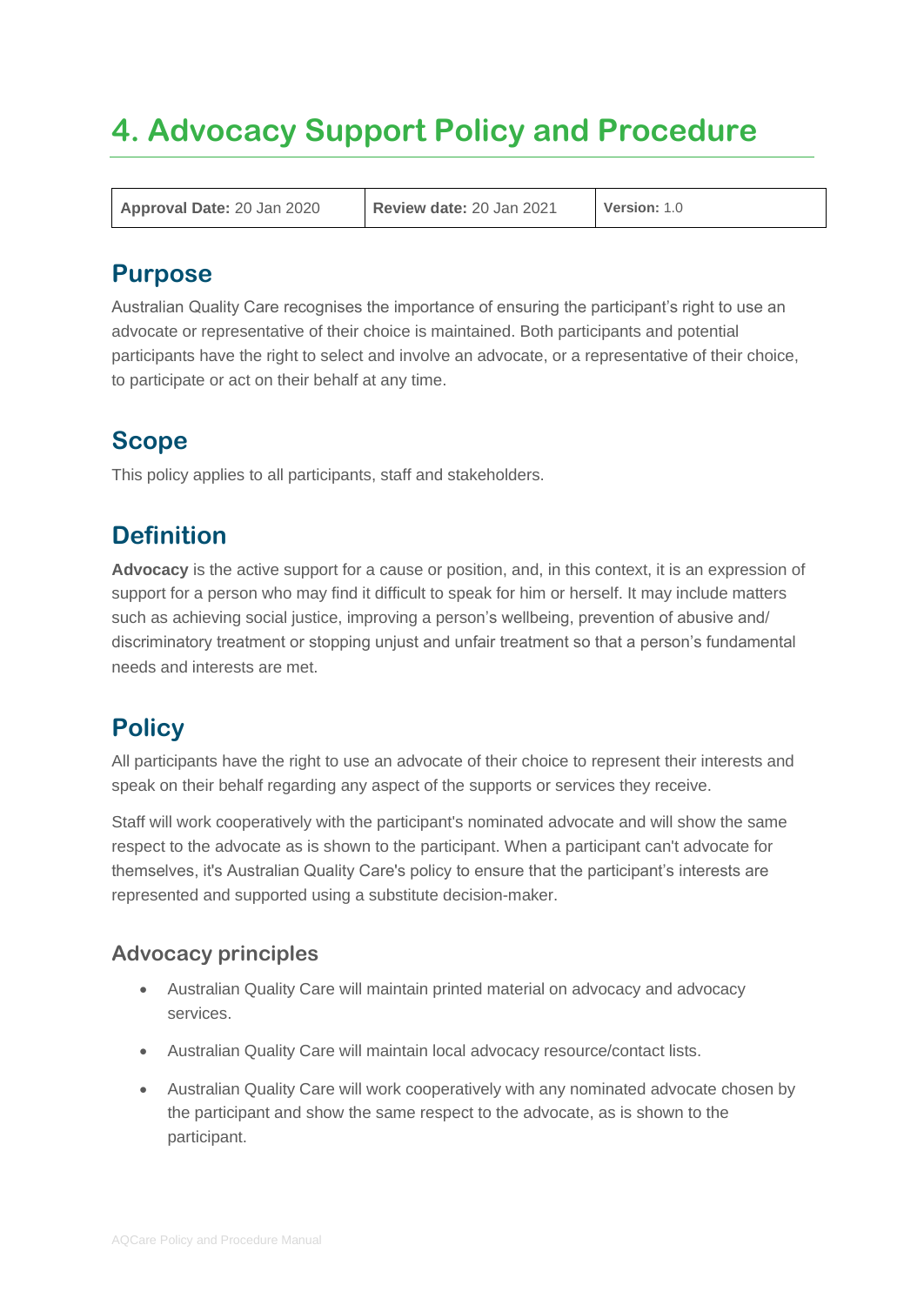• Australian Quality Care will utilise a governance system to identify where a participant may benefit from advocacy.

## **Procedure**

### **Initial assessment (participant without an advocate)**

- Discuss the participant's right to appoint an advocate at any time and to have an advocate present to speak on their behalf.
- Provide the participant with advocacy information.
- Explain to the participant their rights regarding advocacy as per the Australian Quality Care's Service Agreement and Charter of Rights and the NDIS Practice Standards and Quality Indicators 2018.
- Advise the participant that if they wish to utilise advocacy services Australian Quality Care can assist them in contacting any of these services.
- Provide the Authority to Act as an Advocate Form to the participant if they decide to utilise the services of an advocate. The completed and signed form is stored in the participant's file.
- Discuss and document any specific communication issues or protocols to be used between the service and the advocate (such as email, phone, or any other method).
- Inform the participant that they can withdraw approval for an advocate to act on their behalf at any time.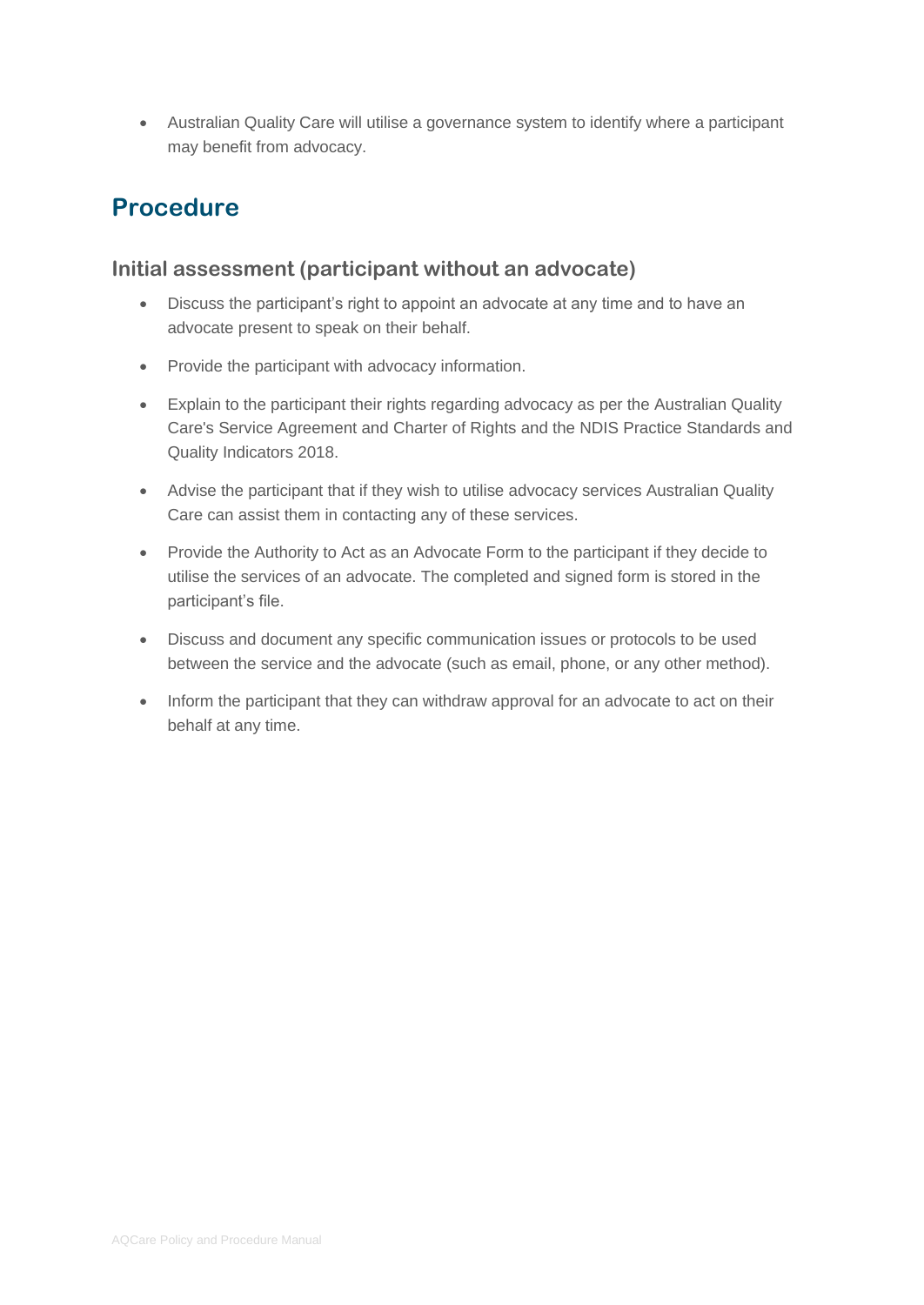### **Initial assessment (participant with advocate/representative)**

#### **Before initial assessment**

- During initial contact with the participant, ensure that they're informed of their right to an advocate and record the advocate's details if they have one.
- Advise the participant of the need to complete the Authority to Act as an Advocate Form and provide the appropriate form to the participant.
- Contact the nominated advocate to ensure they're aware that they are nominated and to confirm that they agree to be an advocate.
- Place the completed Authority to Act as an Advocate Form in the participant's file.
- Ensure the potential participant is aware of their advocacy rights, including the right to have an advocate present for all assessments, meetings and communication between themselves and Australian Quality Care.
- Schedule the participant's initial assessment at a time and date that will allow the advocate to be present.
- Ensure an identified advocate is present at the assessment.

#### **At initial assessment**

- Request the completion of the Authority to Act as an Advocate Form, if it has not already been completed for Australian Quality Care to formally recognise the nominated person as their advocate.
- Gather information about the advocate, such as contact details and methodology.
- Explain to the participant that they have the right to change their advocate at any time. Changes should be documented in writing by the participant using the Authority to Act as an Advocate Form.

### **Working with advocates**

- Identify the existence of an advocate on the participant's file.
- Discuss and document any specific communication issues or protocols to be used between the service and the advocate.
- Communicate with a participant's advocate and involve them in the process of goal setting, planning service responses, and referrals for additional or alternative services.
- Provide the advocate with ongoing information regarding the health and well-being of the participant as agreed.
- Ensure that all on-call staff are aware of the participant's advocate.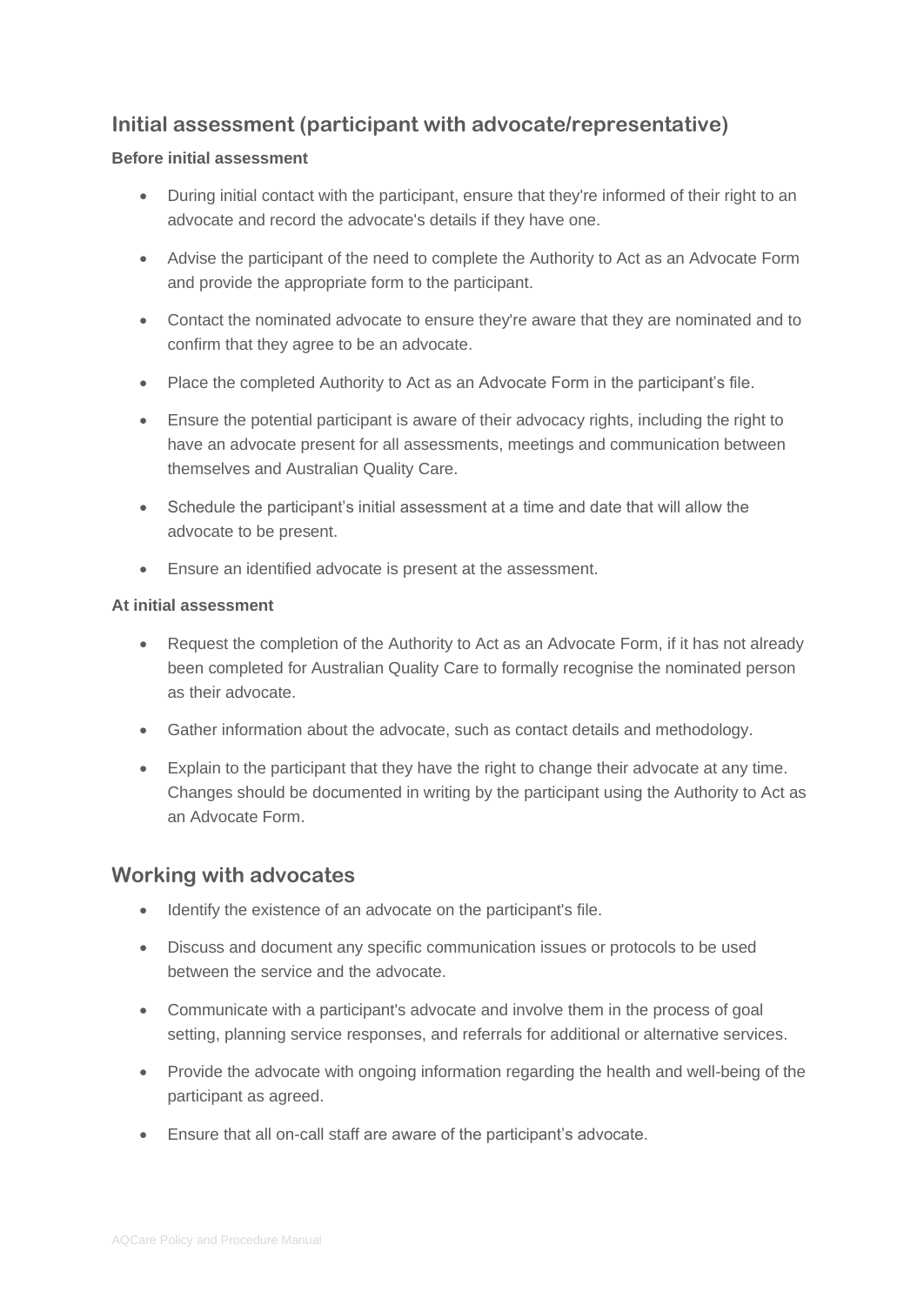### **Continuing to work with advocates**

- Provide participants, during reassessments, visits, or meetings, with written and verbal information that reminds them of their right to have (or change) an advocate.
- Remind participants of their right to have (or change) an advocate during each annual review of services or via written communication.
- Communicate effectively and work cooperatively with advocates.
- Refer participants assessed as 'not able to manage their service' (and who have no other advocate) to the Department of Justice and Attorney General, Office of the Public Guardian, as appropriate.

*Further information regarding disability advocacy services information is available [here.](https://www.qld.gov.au/disability/legal-and-rights/advocacy)*

### **Related documents**

- Authority to Act as an Advocate Form
- Participant Handbook

### **References**

- **[Disability Services Act 2006 \(QLD\)](https://www.legislation.qld.gov.au/view/pdf/2017-06-05/act-2006-012)**
- [NDIS Practice Standards and Quality Indicators 2020 –](https://www.ndiscommission.gov.au/sites/default/files/documents/2019-12/ndis-practice-standards-and-quality-indicators.pdf) Version 3
- [Privacy Act \(1988\)](https://www.legislation.gov.au/Details/C2020C00237)

# **Advocacy information**

An advocate is a person who will listen to you and help you to make decisions about what should happen in your life and help you to make those decisions work by speaking on your behalf. An advocate makes sure that people who provide support to you, respect your rights, and will speak out for you if your needs are not being met.

You can ask anyone you know well and trust to be your advocate.

- A member of your family or a friend you can trust.
- A person from a formal advocacy service.

A list of advocacy providers can be found on the Queensland Government's website [here,](https://disabilityadvocacyfinder.dss.gov.au/disability/ndap/) with some outlined in the table below.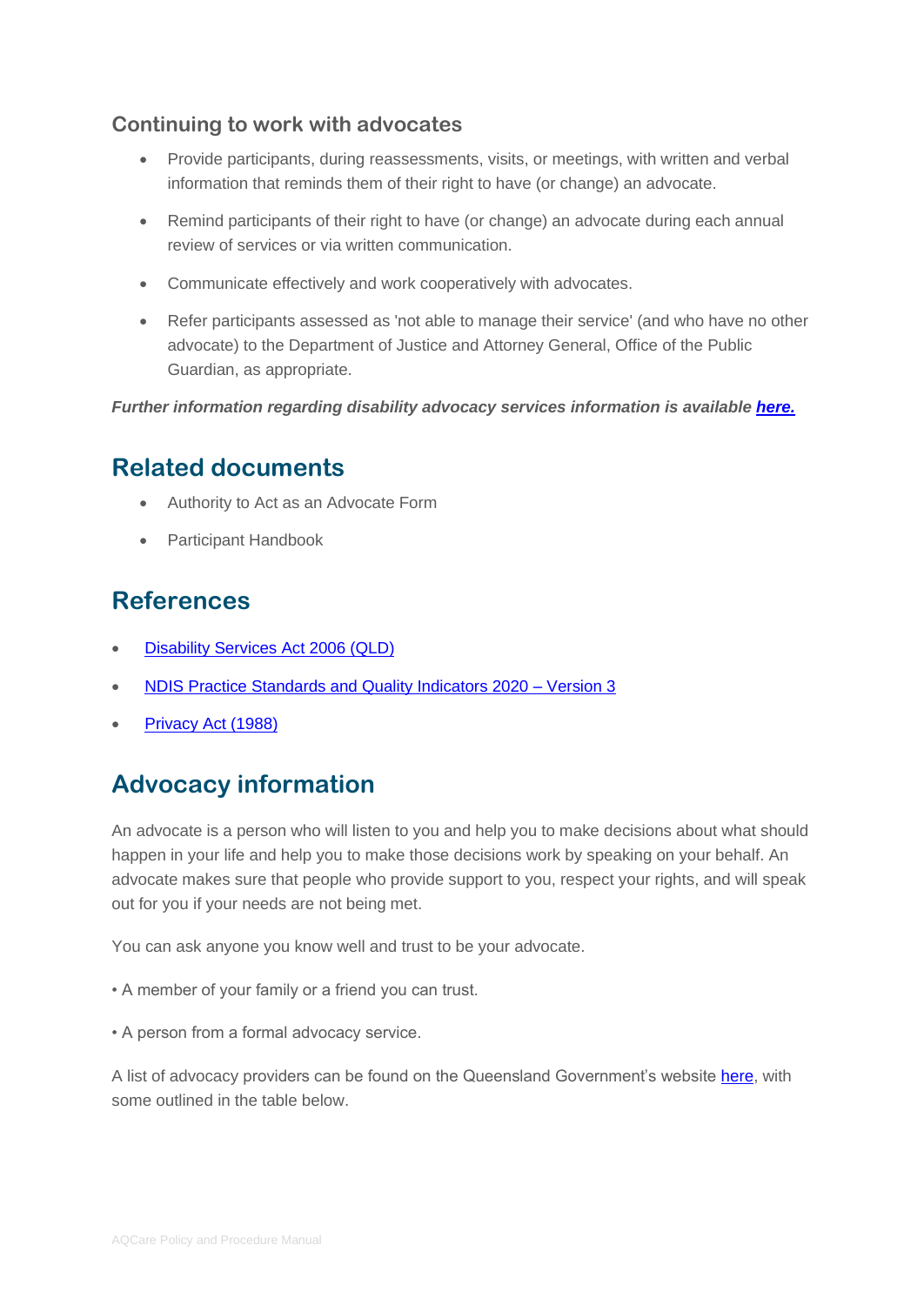## **Queensland advocacy providers**

| <b>Advocacy Providers</b>                                                                                                                                                                                 | <b>Phone</b>     |
|-----------------------------------------------------------------------------------------------------------------------------------------------------------------------------------------------------------|------------------|
| <b>Brisbane</b><br><b>Speaking Up for You</b><br>Unit F2, 1st Floor<br>12 Browning Street<br>WEST END QLD 4101                                                                                            | (07) 3255 1244   |
| <b>Gold Coast</b><br><b>Gold Coast Disability Advocacy Inc.</b><br>6/18 Ferry Street<br>NERANG QLD 4211                                                                                                   | $(07)$ 5564 0355 |
| <b>South West Queensland</b><br>Ipswich Regional Advocacy Services Inc.<br>40 South Street<br>IPSWICH QLD 4305                                                                                            | (07) 3281 5409   |
| <b>TASC National Ltd</b><br>Unit 3, 265 Brisbane Street<br>IPSWICH QLD 4305                                                                                                                               | (07) 4616 9700   |
| <b>Central Queensland</b><br><b>Capricorn Citizen Advocacy Inc.</b><br>3/118 George Street<br>ROCKHAMPTON QLD 4700                                                                                        | (07) 4922 0299   |
| <b>North Queensland</b><br>Independent Advocacy in the Tropics Inc.<br>Office 2/179-181<br><b>Ross River Road</b><br>MUNDINGBURRA QLD 4812                                                                | (07) 4725 2505   |
| Mackay Advocacy Inc.<br>22 Nelson Street<br>MACKAY QLD 4740                                                                                                                                               | (07) 4957 8710   |
| <b>Specialist Services</b>                                                                                                                                                                                | <b>Phone</b>     |
| <b>People from Aboriginal and Torres Strait Islander</b><br><b>Communities</b><br>Aboriginal and Torres Strait Islander Disability Network of<br>Queensland<br>121 Copperfield Street<br>GEEBUNG QLD 4034 | 1800 718 969     |
| People from culturally and linguistically diverse<br>backgrounds<br>Amparo Advocacy Inc.<br>53 Prospect Road<br>GAYTHORNE QLD 4051                                                                        | $(07)$ 3345 4900 |
| Queensland Community Support Scheme and support<br>with decision-making<br><b>Aged and Disability Advocacy Australia Ltd</b><br>121 Copperfield Street<br>GEEBUNG QLD 4034                                | $(07)$ 3637 6000 |